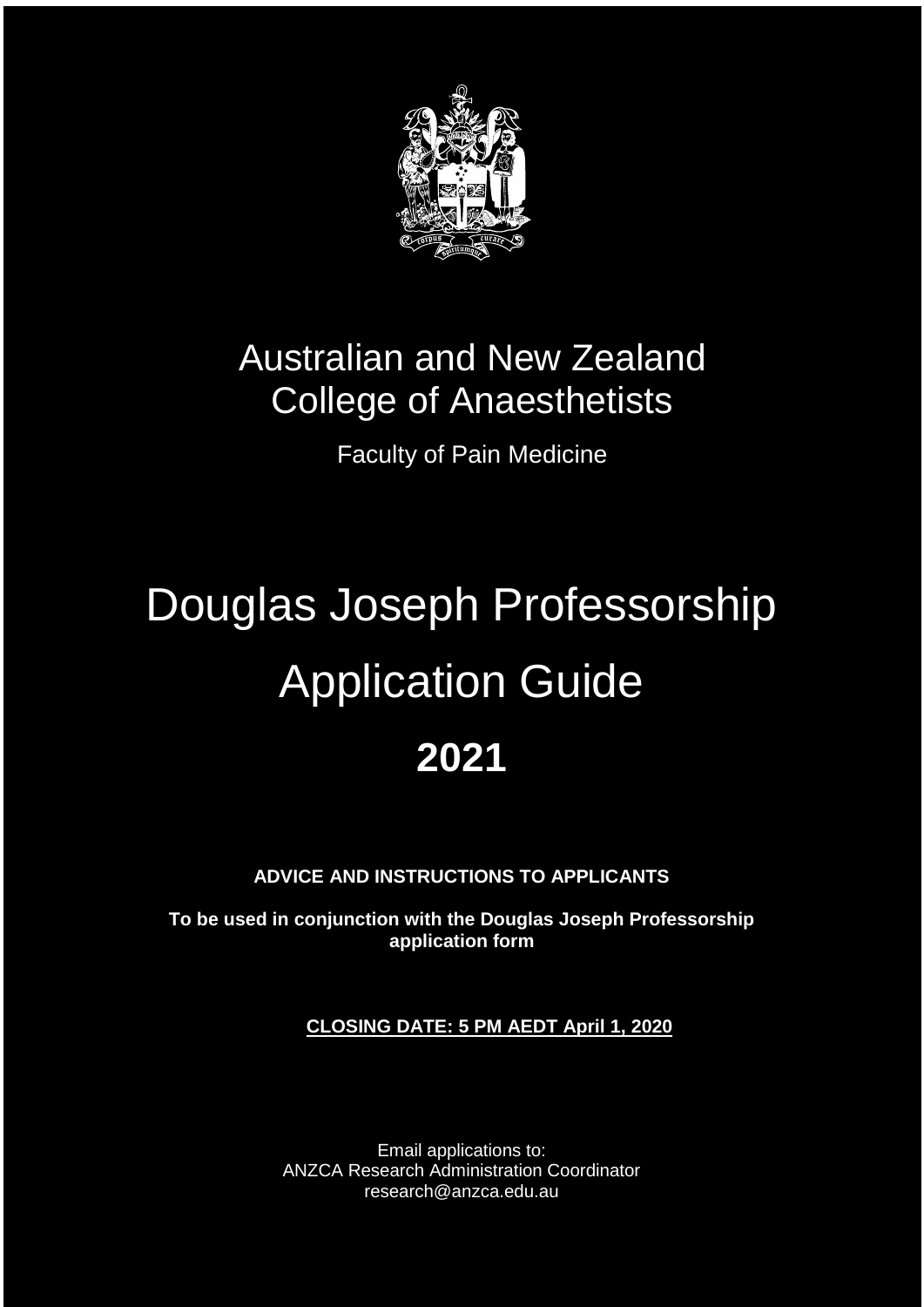

### **IMPORTANT POINTS FOR COMPLETING ANZCA DOUGLAS JOSEPH PROFESSORSHIP GRANT APPLICATIONS**

**\_\_\_\_\_\_\_\_\_\_\_\_\_\_\_\_\_\_\_\_\_\_\_\_\_\_\_\_\_\_\_\_\_\_\_\_\_\_\_\_\_\_\_\_\_\_\_\_\_\_\_\_\_\_\_\_\_\_\_\_\_\_\_\_\_\_\_\_\_\_\_\_\_\_**

- Please read the ANZCA Research Grant Policy before completing the application form [\(http://www.anzca.edu.au/fellows/Research/anzca-research-information.html\)](http://www.anzca.edu.au/fellows/Research/anzca-research-information.html)
- An ANZCA REGKEY must be obtained and included in the header of the application form. Doubleclick on the header to add your REGKEY. Contact Susan Collins (email: research@anzca.edu.au) to obtain your REGKEY.
- Do not include or copy the cover sheet. Start your application with the page headed "In confidence".
- Ensure chief investigator A is a fellow or registered trainee of ANZCA or FPM.
- While the restriction of a maximum of TWO grant applications in any year does not apply to the Douglas Joseph Professorship, it will apply if an applicant wishes an unsuccessful professorship application to be considered and ranked as a project grant in the same grant round.
- Ensure the research plan is no more than 7 pages, including references with a font size no smaller than 10 point. The minimum margin is 2cm.Ensure the budget is in line with the maximum amounts allowed.
- Rows may be added to tables where this is allowed in these guidelines (e.g. list of chief investigators, list of current research grants). Do not exceed prescribed word/page counts. Text that exceeds prescribed word counts will not be considered.
- Ensure that each page is numbered consecutively in the application.
- A written quotation for equipment costing \$A10,000 or more, as requested in the budget section, must be attached to each copy of the application.
- The application must be submitted **electronically via email** to [research@anzca.edu.au.](mailto:scollins@anzca.edu.au) Only files of 6MB or less will be accepted. The electronic copy may include the signature pages within the application form or these may be sent via email as a separate document with scanned or electronic signatures.
- Electronic copies must be in PDF format (converted word files only, not scanned documents) or Microsoft word format. Note for older versions on Microsoft Word please install the official update from<https://www.microsoft.com/en-au/download/details.aspx?id=7> This update will allow Microsoft office 2007 to save documents to .PDF format.
- The complete application must be received by the Research and Administration Coordinator by 5PM AEDT on the closing date for applications. Late applications WILL NOT BE ACCEPTED.
- Incomplete applications or those that do not follow these guidelines WILL NOT BE ACCEPTED.
- ANZCA cannot amend an application once it has been submitted.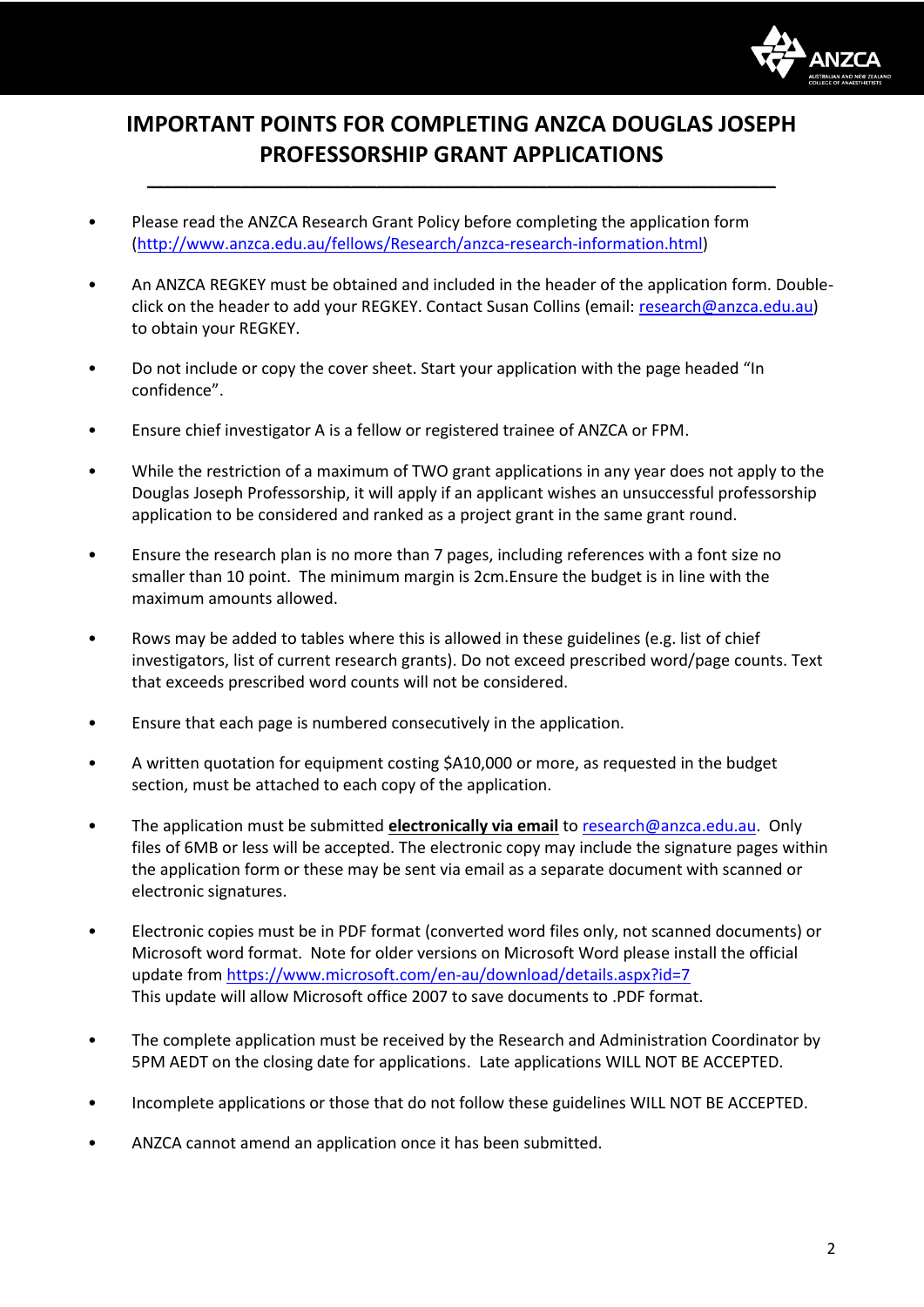

#### **A. CONDITIONS OF DOUGLAS JOSEPH PROFESSORSHIP**

#### **1 General**

The Douglas Joseph Professorship is governed by ANZCA Regulation 21:

*The Douglas Joseph Professorship was established by the Faculty of Anaesthetists, Royal Australasian College of Surgeons, in 1991. It is a prestigious award which is awarded for Fellows who are making an outstanding contribution to the advancement of the specialty to pursue scholarship and research in human anaesthesia in Australia, New Zealand, Hong Kong, Malaysia and Singapore. The award was adopted by the College following its establishment.*

- 21.1 The Professorship is awarded quadrennially at the discretion of the College Council, to ANZCA Fellows in Australia, New Zealand, Hong Kong, Malaysia or Singapore.
- 21.2 All applications must be received by the College by COB April 1 and will be processed by the ANZCA Research Committee as per the guidelines for the Professorship.
- 21.3 Each application must be submitted on the application form, which will detail the nominated area of work and the way in which the study will be carried out, and be accompanied by a full curriculum vitae, and the names of three referees to whom reference may be made.
- 21.4 The emolument will be determined quadrennially by the College using the interest from the Douglas Joseph Bequest.
- 21.5 The tenure of the Professorship will be approximately one year, but variations may be made at the discretion of the ANZCA Research Committee.
- 21.6 During the term of appointment, the appointee will hold the courtesy title of "Douglas Joseph Professor of Anaesthesia".
- 21.7 The appointee will attend the appropriate ANZCA Annual Scientific Meeting as the Australasian Visitor and will deliver a lecture on the subject of the Professorship. Visits to one or more regional centres in Australia and/or New Zealand will also be required.
- 21.8 The appointee will be bound by the terms and conditions of the Professorship.
- 21.9 The ANZCA Research Committee reserves the right to cancel or terminate the Professorship if in its opinion the purpose of the appointment is not pursued.

#### **2 Payment**

Sums awarded will be paid upon request after **1 January** each year for the duration of the grant. All payments will be made in Australian Dollars, upon receipt of a fully correct tax invoice from the administering institution.

#### **3 Conditions of professional research personnel**

The conditions for professional research personnel shall be those of the institution in which the work is carried out or as the College may determine in particular circumstances. This includes annual leave and sick leave. However, the College does not provide for long service leave.

#### **4 Alterations in research program budget**

The CIA is expected to adhere to the approved research program or budget, and to notify any absences other than for short periods (e.g. three to four weeks). Full details of any proposed major alterations to either program or budget, or of any absences during the course of the grant, should be submitted in advance by the CIA to the Research and Administration Coordinator for approval by the Chair of the Research Committee (or his or her delegate).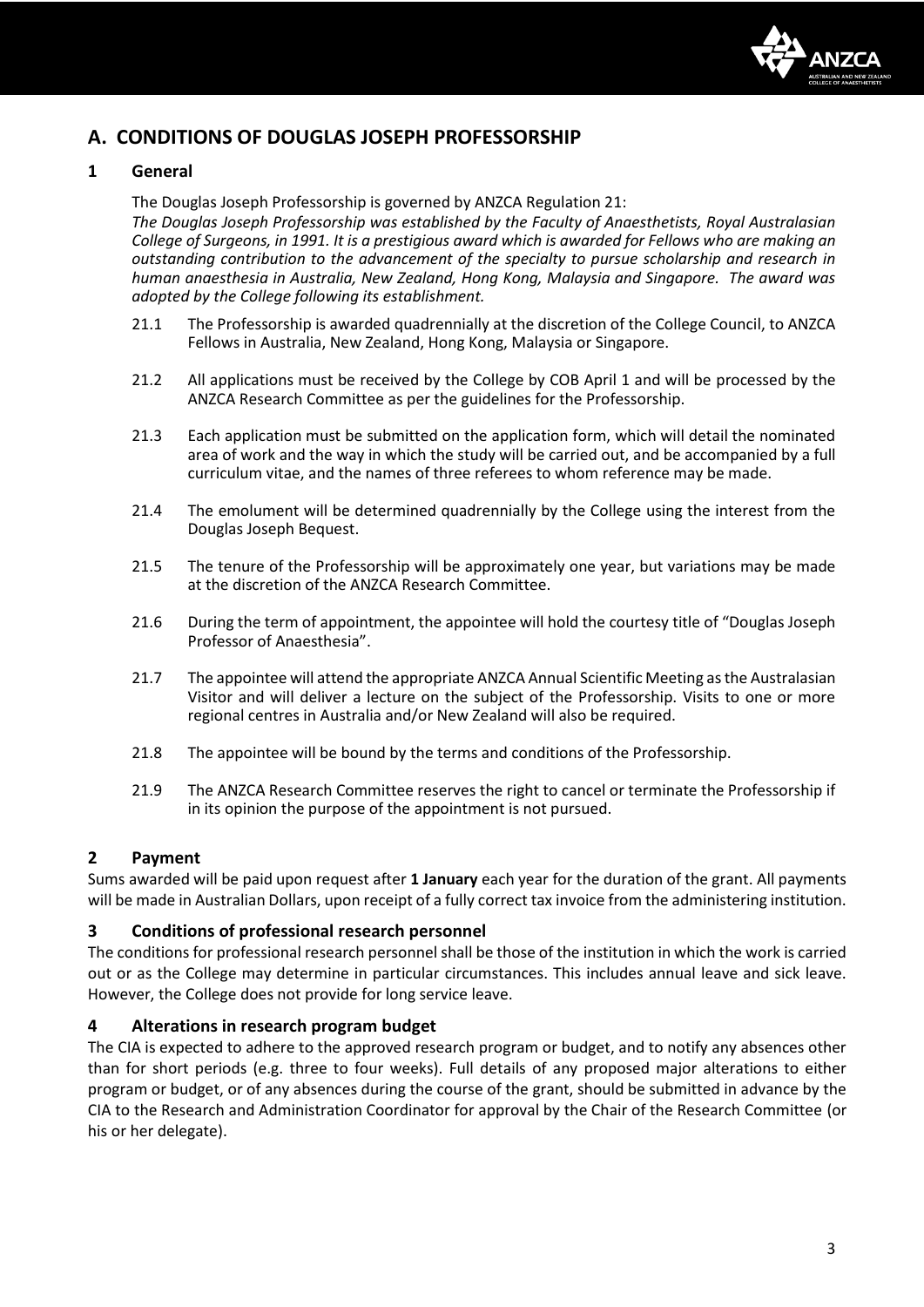

#### **5 Reporting Requirements**

#### *5.1 Progress Report*

The CIA is required to forward a progress report on the approved form to the College, by **September 1** in each year of the award. This form can be found on the ANZCA website.

#### *5.2 Final Report*

The CIA is required to forward a final report on the approved form to the College, by **September 1** in the year after the grant has concluded. This form can be found on the ANZCA Website. The final report must include a statement of expenditure charged to the grant. Any unexpended balance of the grant should be returned to the College and must not be used on other projects.

#### **6 Publications and presentations**

The College requires that its contribution be acknowledged in all publications and presentations of the research project, for example *"This study was supported by a grant from the ANZCA Research Foundation; Australian and New Zealand College of Anaesthetists" a*nd that a presentation relating to the project be made at a major College meeting. A hard copy or pdf of the reprint should be sent to the Research and Administration Coordinator. If the protocol is registered with a journal or other relevant organisation, the College must receive a copy of the registration certificate

#### **7 Patents**

Any discovery arising out of work supported by the College must not be the subject of application for patent except with the written approval of the College and the agreement of the institution in which the work is carried out.

#### **8 Audit of research projects**

In accordance with the ANZCA Academic Integrity Policy (available on the College website), ANZCA reserves the right to conduct a random audit of ANZCA funded research through the administering institution's research office.

#### **9 Termination of grant**

A grant may be terminated if the conditions of the grant are not observed. A grant will terminate, unless other arrangements satisfactory to the College are made, if the CIA leaves the institution before the expiry of the grant. In such an eventuality, the recipient and the Head of the Department are expected to notify the College CEO. When a grant terminates any unexpended balance must be returned to the College.

#### **B. GENERAL INFORMATION FOR APPLICANTS**

#### **1 Introduction**

Funding for medical research in Australia, New Zealand, Hong Kong, Malaysia and/or Singapore is necessary if medical science is to maintain a high international standing. The most important single national source of funding for medical research in Australia is provided by the Commonwealth Government through the Medical Research Endowment Fund, which is administered by the National Health and Medical Research Council (NHMRC). In New Zealand, funding is administered by the Health Research Council (HRC).

The NHMRC provides the opportunity for individuals or research teams to obtain support for a program of research in all fields of public health, medicine and dentistry in Australia, through the Program Grant scheme. In New Zealand the HRC serves an equivalent role. With the Douglas Joseph Professorship, ANZCA aims to supplement, complement, and in some cases act as an alternative to NHMRC/HRC. *Wherever possible and appropriate ANZCA encourages applicants to also apply to HRC or NHMRC, or to the relevant body in their home country.*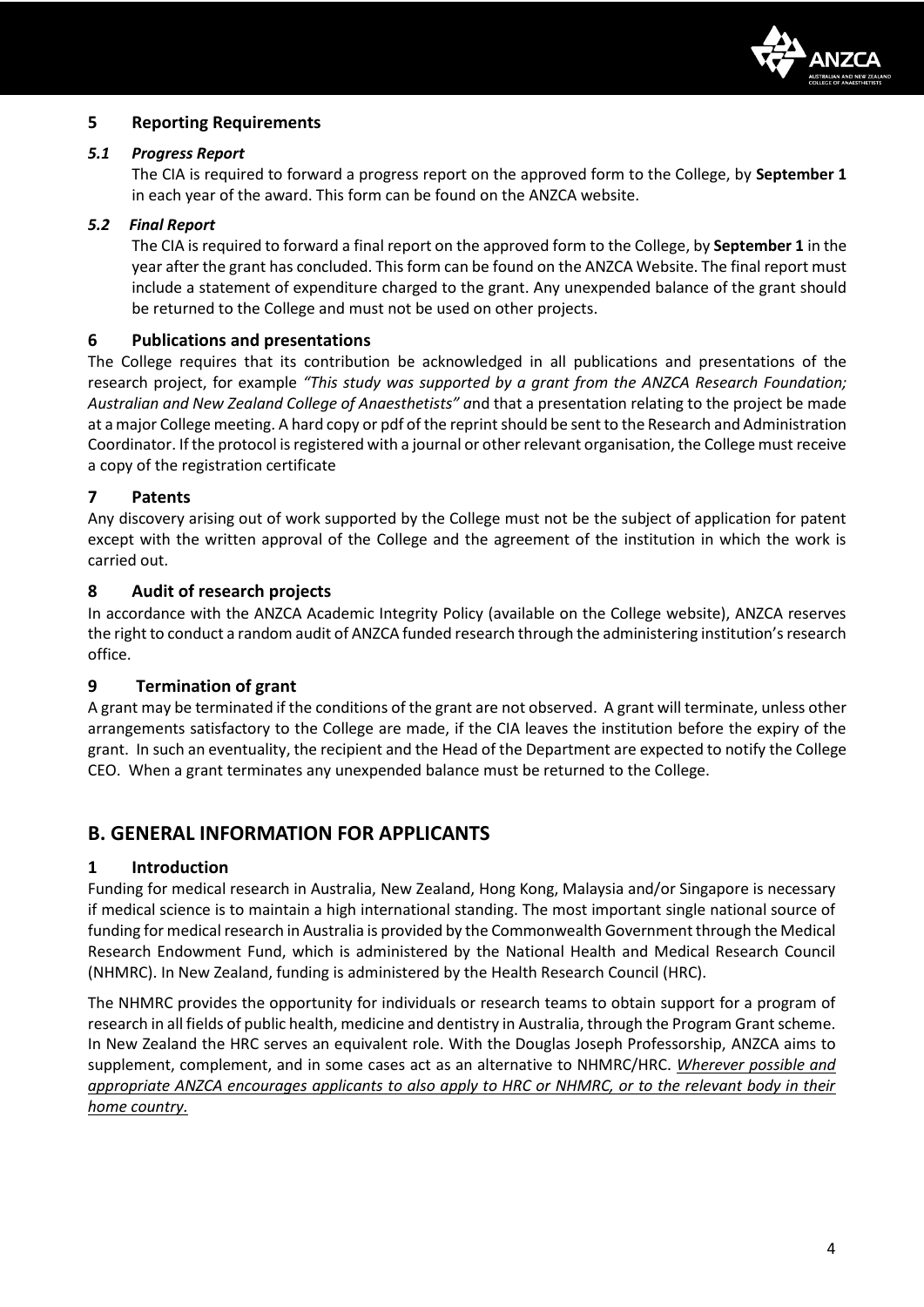

#### **2 Eligibility**

Applications for the Douglas Joseph Professorship are accepted from chief investigators, who are resident in Australia, New Zealand, Hong Kong, Malaysia or Singapore, and who hold Fellowship of ANZCA or FPM.

The field of research supported by the Douglas Joseph Professorship is **human Anaesthesia**.

The criteria for the award of the Douglas Joseph Professorship are:

- Research merit of the program
- Track record of the applicant and his/her ability to carry out the proposed research
- Potential long-term benefits of research to anaesthesia

The restriction of a maximum of TWO grant applications in any year does not apply to the Douglas Joseph Professorship. However this restriction will apply if an applicant wishes an unsuccessful professorship application to be considered and ranked as a project grant in the same grant round.

#### **3 Procedure for evaluation of grant applications**

The procedure for the evaluation of ANZCA Grant applications is modelled on the NHMRC review process. Each application is assessed by three reviewers, one of whom is a spokesperson appointed from the Research Committee, who have been carefully chosen for their expertise in relation to the particular grant application.

To assess the scientific merit of the project and to determine the ability of the investigators to carry out the research, Reviewers are requested to (i) rate the grant application and (ii) provide a written report

Applications are rated on a seven-point scale (ranging from "outstanding" through to "poor") against a set of five criteria (track record, scientific merit of program, feasibility, international competitiveness, and benefit to the development of the research group and to the specialty in Australia, New Zealand, Hong Kong, Malaysia or Singapore).

The written report addresses the scientific merit of the application (originality of hypothesis, substantiation of objective, soundness of research plan and methodology, and feasibility of the project), the track record of the applicant, and the budget, and raises questions on areas of the research which require clarification, including problems and limitations likely to be encountered. The written report is forwarded to the applicant for comment. **Applicant responses are limited to three pages only with a 12pt font and a minimum of 1.5cm margins. Pages in excess of the three page limit will not be considered.**

Applicants may make minor amendments to their protocol provided these do not constitute substantive revisions to the entire protocol and study design. These amendments should be noted in the three page applicant response, but does not require an amended copy of the protocol or study design to be resubmitted with the three page applicant response. If major changes are made, they will not be considered by the Research Committee, and the applicant will be advised that their study should be resubmitted as a new project in the following year's grant round. If the applicant responses are not received by the due date, they will not be considered in the ranking of the application.

The Research Committee then meets and considers all the materials, as presented by the spokesperson. At this time, the spokesperson will highlight and comment on any discrepancies between reviewers' numerical rankings and any inadequacies or inconsistences in the reviewers written reports that should be considered. Such reports are then considered further by committee members before a final ranking is determined. Using a blinded voting system, each member allocates a score out of seven to the grant. The committee support officer tallies these scores and the final ranking of each grant application is determined. The Research Committee determines a rating score as a cut-off point, below which funding is not available. Those applications that are close to the cut-off score are considered in more detail. Applications identified to receive grants are then further considered to determine the level of funding to be awarded.

Awards of grants will be announced by October of each year. No payment of the grant will be made until written communication accepting the offer and agreeing to the conditions, and a fully correct tax invoice, are received by the College, and all necessary clearances have been obtained. Funding is made available after January 1 in the following year until December 31 unless an extension of time is successfully requested via the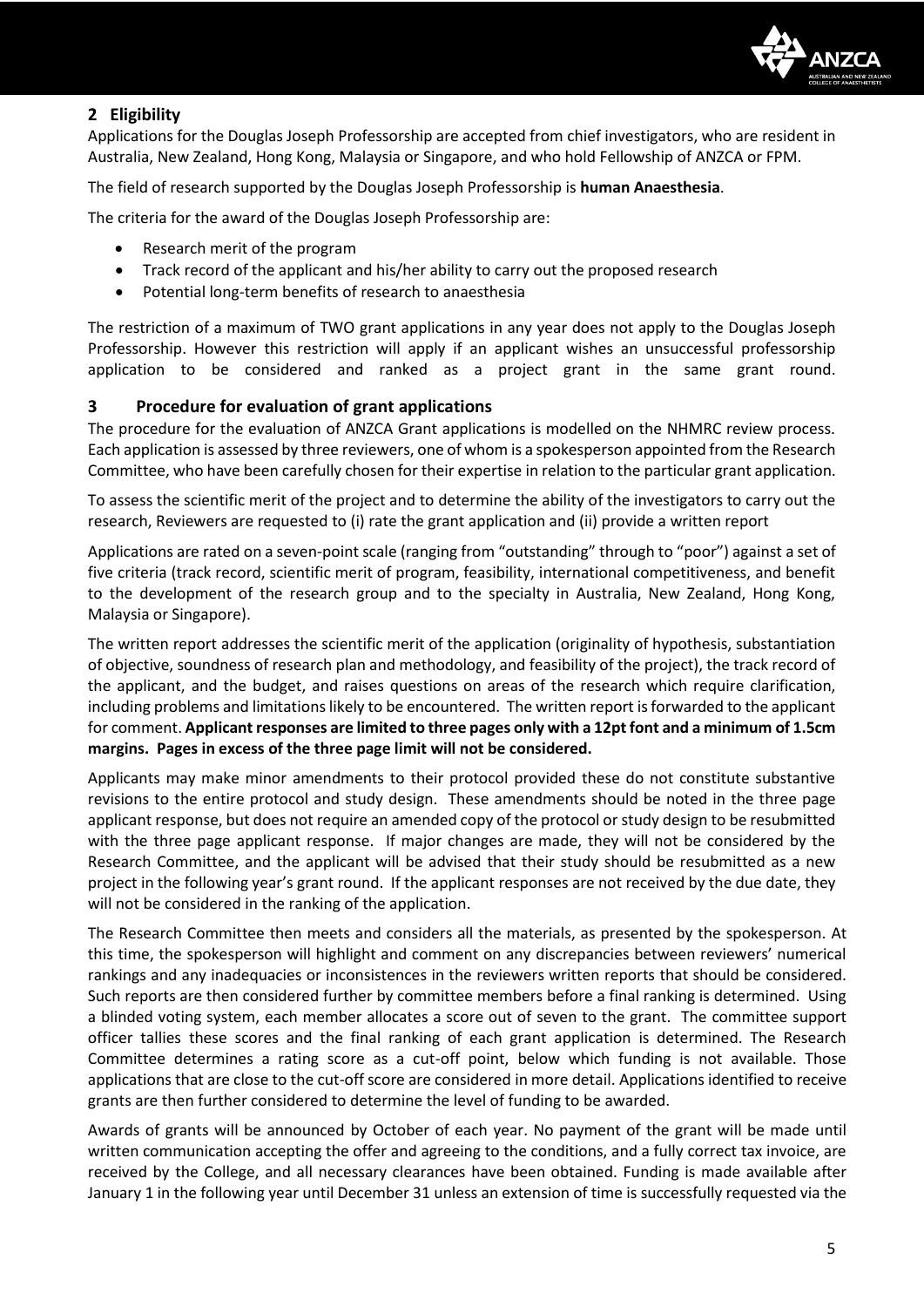

#### ANZCA Research Committee.

**Successful grant applicants will be expected to participate in reviewing ANZCA grant applications in future years as a condition of accepting the grant.**

#### **4 Confidentiality**

Applications for grants are received by ANZCA on an 'IN CONFIDENCE' basis. This means that the application document will not be released other than in compliance with any waiver or consent given by the applicant.

#### **7 Applications to philanthropic trusts and foundations for research grants**

Through the ANZCA Research Foundation, submissions may be made to funding bodies in the philanthropic sector for successful and highly ranked grant applications awarded through the ANZCA peer-reviewed grant process. It should be noted that approved grant funding through the peer-review process is not dependent on an application to the philanthropic sector. Final confirmation of ANZCA funding is subject to completion of any external funding applications for this project that are in progress. The aim of such applications is to continue to increase the pool of available funds for future ANZCA research projects. If an ANZCA grant application is deemed a suitable match to the specific interests of a particular trust or foundation, approval of the CIA will be sought for a submission to be made. The CIA's input and advice would be sought during the application process. Acceptance of philanthropic trust or foundation support will usually require acknowledgement of that support in publication or presentation of research. This is in addition to the requirement to acknowledge any support provided by ANZCA.

#### **C. INSTRUCTIONS TO APPLICANTS FOR COMPLETING FORM**

#### **1 Applicant**

The applicant **MUST** be a fellow of ANZCA and/or FPM.

#### **2 Scientific project title**

The scientific title will be used to identify the grant at all times and should accurately describe the nature of the project. Use no more than 120 characters, including spaces. Additional characters will not be recorded.

#### **3 Administering institution**

The full name and full address of the institution responsible for administering the grant must appear here (e.g. Royal Prince Alfred Hospital, Missenden Road, Camperdown NSW 2030). While there may be instances where a program of research is carried out in more than one location, there can be only one administering institution for each grant.

#### **4 Institution(s) where research will be carried out**

The name(s) of the department and name(s) and address(es) of the institution(s) where the proposed research will actually be undertaken is (are) required (e.g. Department of Anaesthesia, Royal Melbourne Hospital VIC 3050).

#### **5 Applicant details**

Applicants **DO NOT** receive salary support from the Douglas Joseph Professorship. Salary support may only be obtained from ANZCA through scholarships.

Add rows to any of the items if necessary.

- **5.1 Contact details:** Please ensure that the details provided are complete and accurate, as this information will be used to communicate with the applicants.
- **5.2 Current appointments:** List all current positions, the location (institution) and status (appointment title) (e.g. Honorary Principal Fellow; Department of Pharmacology, University of Melbourne; Associate Professor). Any changes during the lifetime of the grant relating require notification to ANZCA.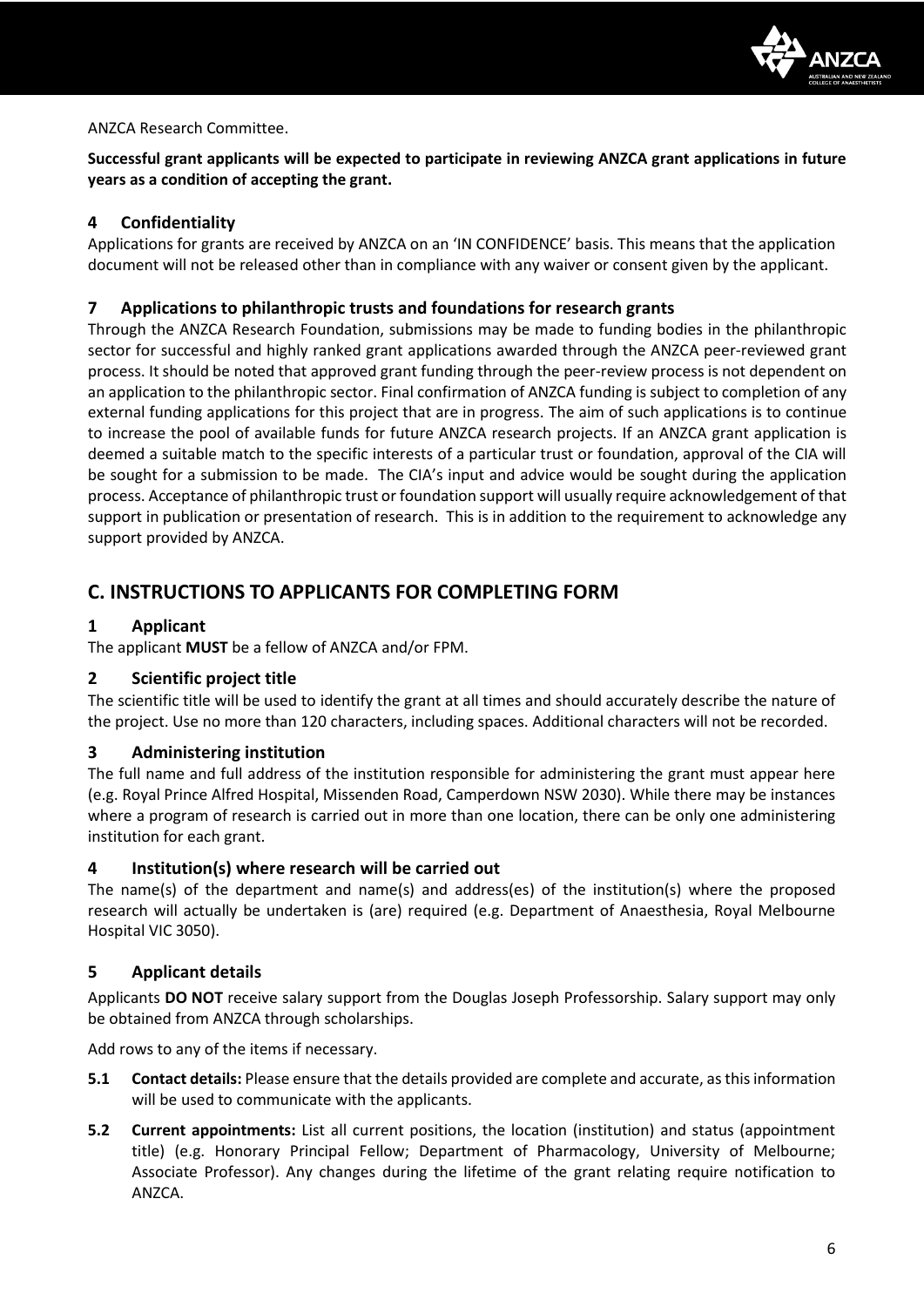

- **5.3 Previous appointments:** Please list relevant previous positions held.
- **5.4 Academic qualifications/awards:** Provide details of academic qualifications including university degrees, specialist college diplomas, research or other awards or honours, the institution or body awarding the qualification and the year it was awarded.
- **5.5 Time allocation to research:** Within the current appointments and during the normal working week. Provide details of estimated percentage of working time in each category.
- **5.6 Anticipated absences during grant period:** Should an investigator be absent during the Project Grant for a period in excess of two months, specify period of absence and give reason.
- **5.7 Douglas Joseph Professorship:** Explain how your application for this prestigious award may enhance knowledge in anaesthesia according to Regulation 21.

#### **6 Associate investigators**

Associate investigators may be fellows, trainees, students or professional research personnel, who assist with the research or bring a particular skill (e.g. statistics, assays) to the team. They may or may not be fully conversant with all aspects of the work. Associate investigators do not receive salary support from ANZCA. Add rows to any of the items if necessary.

#### **7 Consideration of application for Project Grant**

Applicants may elect to tick the box in the application form to have their Douglas Joseph Professorship application considered for a project grant, in line with the project grant guidelines, in the event that the professorship application is not successful in that round.

Applicants are reminded that only two project grants may be applied for per grant round. Therefore if two project grants (including simulation/education grants) have already been submitted by an applicant, the Douglas Joseph Professorship would not be considered for a project grant by the Research Committee.

#### **8 Lay description of research**

Provide a brief description of the department and/or chief investigator(s), the achievements of the department and/or chief investigator(s), and the proposed research and its significance [suitable for a media release]. No more than one page is allowed.

#### **9 Grant synopsis**

This information is used primarily to assign the application for review. This one page synopsis should describe the project and including a description of the aims, significance, context, objectives, methods and likely benefits of the research plan to the research group and the specialty.

*Requested non-assessors*: Applicants preferring particular reviewers NOT to be approached to assess their application should attach a letter containing details of up to two non-requested non-reviewers. This letter should be attached to the original application only. These requests will be considered by the ANZCA Research Committee.

#### *10 Research plan*

Describe your program of research in this section. Do not use more than ten (10) pages in total, including references. Note that the minimum page margin is 2 cm and the minimum font size is 10 pt. Any additional pages will be removed prior to assessment.

You *must* use the headings listed below to describe your research.

*10.1 Aims and significance***:** Use this space exclusively to describe the broad aims and potential significance of the program of research. Hypotheses to be tested *must* be clearly state.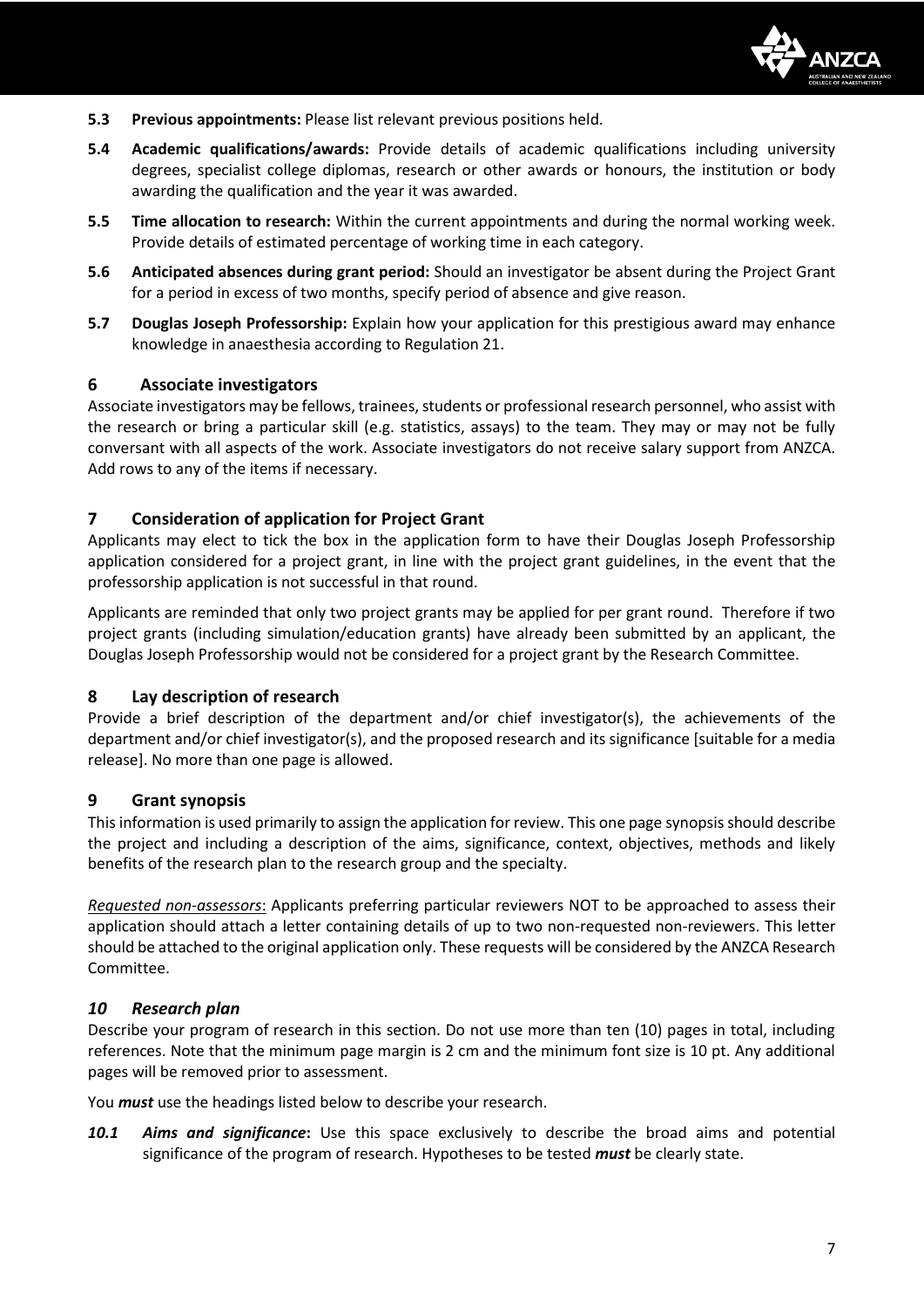

- *10.2 Background:* Describe the significance of the broad area of research, the objectives of the research and the background including scientific aspects and how the proposal will benefit the development of your research group and/or the specialty.
- *10.3 Methods:* Include, where appropriate, details of the experimental design at least for an initial project or projects in the area of research, and statistical methods to be used. Include sample size estimations.
- *10.4 Feasibility:* You must provide evidence that the proposed study can proceed in a timely fashion (i.e. recruitment of subjects is assured, instruments have been developed and piloted).
- *10.5 References:* References should be provided within the 10-page word count. Do not attach copies of any references. Include the title of the paper when citing references to other work.

Explanatory appendices are not permissible, nor is it appropriate to use such phrases as 'refer to last year's application'.

#### **11 Curriculum vitae**

Please paste your full curriculum vitae at this point or attach it as a separate file. Include three referees at the end of your curriculum vitae.

#### **12 Research support**

The information sought on past, present and future support will assist ANZCA in determining the relationship between various projects and the personnel involved in them, including their time commitment. For this reason, applicants should list ALL projects for which their name is recorded as a chief investigator in each category.

In each category, indicate the year of application, ANZCA RegKey, NHMRC Application ID etc, title of grant, chief investigators, time commitment of each named investigator to each grant, period of support and funds for each year. In the column headed publications, please identify separately, by number, each publication listed by a chief investigator which has resulted directly from each project (i.e. CIA-4: the 4<sup>th</sup> publication in the list of chief investigator A publications). Do not include the same publication more than once; include only original papers published or accepted for publication in refereed journals. Add more rows to each table if necessary.

- *12.1 Completed grants:* Details of past research grant support should encompass all projects or part projects funded over the previous five year period by all sources of grants (not including the year of application), itemising the level of support for each year. Include project grants, program grants, scholarships etc. Exclude any projects which hold a current commitment (e.g. a three year project currently in its second year), to be itemised under 8.2.
- *12.2 Current grants:* Include details of all currently held grants, including those that have been awarded but have not yet commenced.
- *12.3 Requested grants:* Include THIS APPLICATION and all other grant requests relating to this program of research, as well as requests related to other research. Please provide full details of ALL funding from any source. Failure to disclose full information will result in the application being removed from any further consideration by ANZCA. If you apply to another funding agency after submitting this application, you must immediately notify ANZCA in writing.

#### **13 Professional research personnel**

Professional research personnel may include nurses, scientists, research assistants and the like. Full-time students, Fellows and trainees may not be included as professional research personnel.

Where appropriate, request for professional salaries should be in accordance with the official salary scales (such as NHMRC or nursing scales). Personnel should be names where known. Where the personnel are unknown the required salary should be determined on the basis of the appropriate scale. Requests for new senior research officer positions only must provide a curriculum vitae with the application. Include provision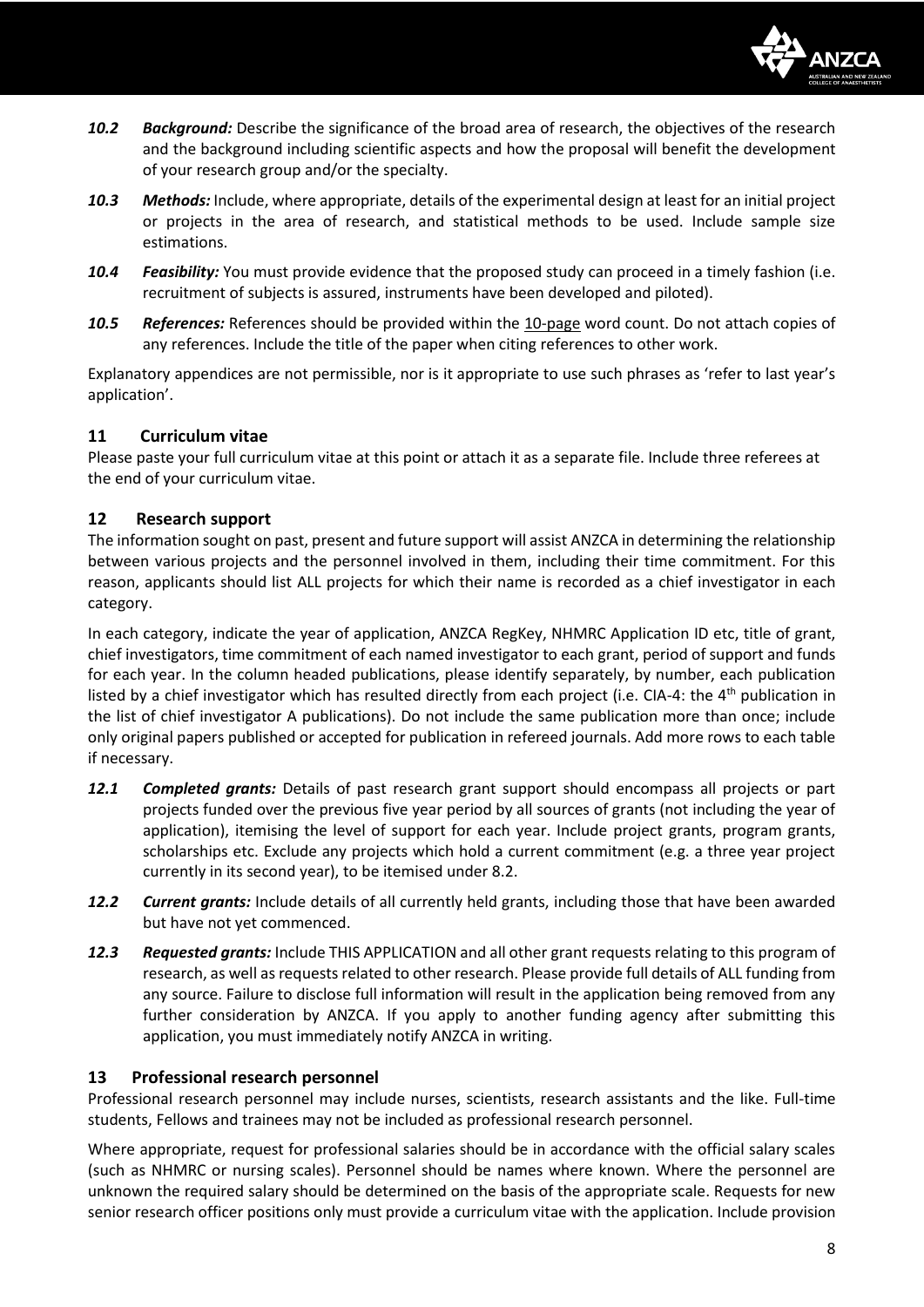

for payroll tax, workers' compensation insurance, superannuation or other institutional legal liabilities. Nursing awards may also be appropriate for calculating salaries.

Add more rows to any of the tables in this section if necessary and repeat for each named professional research person.

#### **14 Budget Items**

The budget must be constructed in Australian dollars. The maximum amount available for the DouglasJoseph Professorship is **\$70,000**. The amount will be awarded in one year, but may be apportioned over more than one year. All items, listed in the space provided, are to be classified under these headings:

- *14.1 Personnel:* Applicants (who are all Fellows of ANZCA or FPM) and associate investigators may not receive salary from the Douglas Joseph Professorship. Requests for professional salaries including initial, promotion and renewal requests, should be in accordance with the official NHMRC or MRC designations and salary scales, or appropriate nursing awards. Include provision for payroll tax, workers' compensation insurance, superannuation or other institutional legal liabilities and on-costs. (see also section 7)
- *14.2 Equipment***:** Equipment requests should not include the type of apparatus normally provided from institutional funds (such as equipment used in the normal course of patient care); requests should cover only those items individually costing over \$800, which are essential to the project. Where the cost of a specific item of equipment, plus related accessories, is in excess of \$10,000, a firm written quotation based on current prices, not incorporating any component for customs duty, must be submitted. Applicants should ensure that the institution is prepared to meet all service costs in relation to equipment awarded.
- *14.3 Maintenance***:** Enter those items not included within other categories, i.e. such items as equipment costing less than \$800, consumables (under major headings), printed materials, microfilms, survey or field expenses and computing charges.
- *14.4 Other Items:* Include all other budget items here. ANZCA will consider requests for funding for computer programming, preparation and storage of data, but will not normally provide funds for the hire of computer time on a computer within the applicant's institution. Requests for funds for programming, preparation and data storage or the hire of external computer time must be fully justified. Funds for purchase of computer equipment and hire of computer personnel should be itemised under 'Equipment' and 'Personnel' respectively.
- *14.5 Justification of budget:* It is important to note that realistic budgetary details for the whole period are provided, as no supplementary requests will be granted. A genuine assessment is therefore required for funding of the grant. Amounts requested should reflect the real needs of the project.

#### **15 Clearance requirements**

The Research Committee strongly encourages investigators to apply for ethics committee approval for the initial project of the Douglas Joseph Professorship and submit the approvals to the College by **September 1**. If a grant is awarded, funding will not be released until all relevant clearances for the initial project have been received by ANZCA. ANZCA reserves the right to request full ethics committee submissions and correspondence as part of the granting process. In addition, ANZCA requires that clinical trials are preregistered with the appropriate agency (e.g. NHMRC).

#### *15.1 Research involving humans*

(i) Approval of the institutional ethics committee should be sought for ALL projects in humans. In the case of audit or routine testing, the ethics committee may not require a formal application, but will provide a covering letter that must be submitted to the College. Human research, in this context, includes research involving any human tissue, no matter what the source, and also includes research in which there is any intervention (physical or psychological) in the normal lives of humans. Projects supported by ANZCA are expected to conform with the general principles outlined in the NHMRC *National statement on ethical conduct in human research (2007) – updated 2018* (see NHMRC website).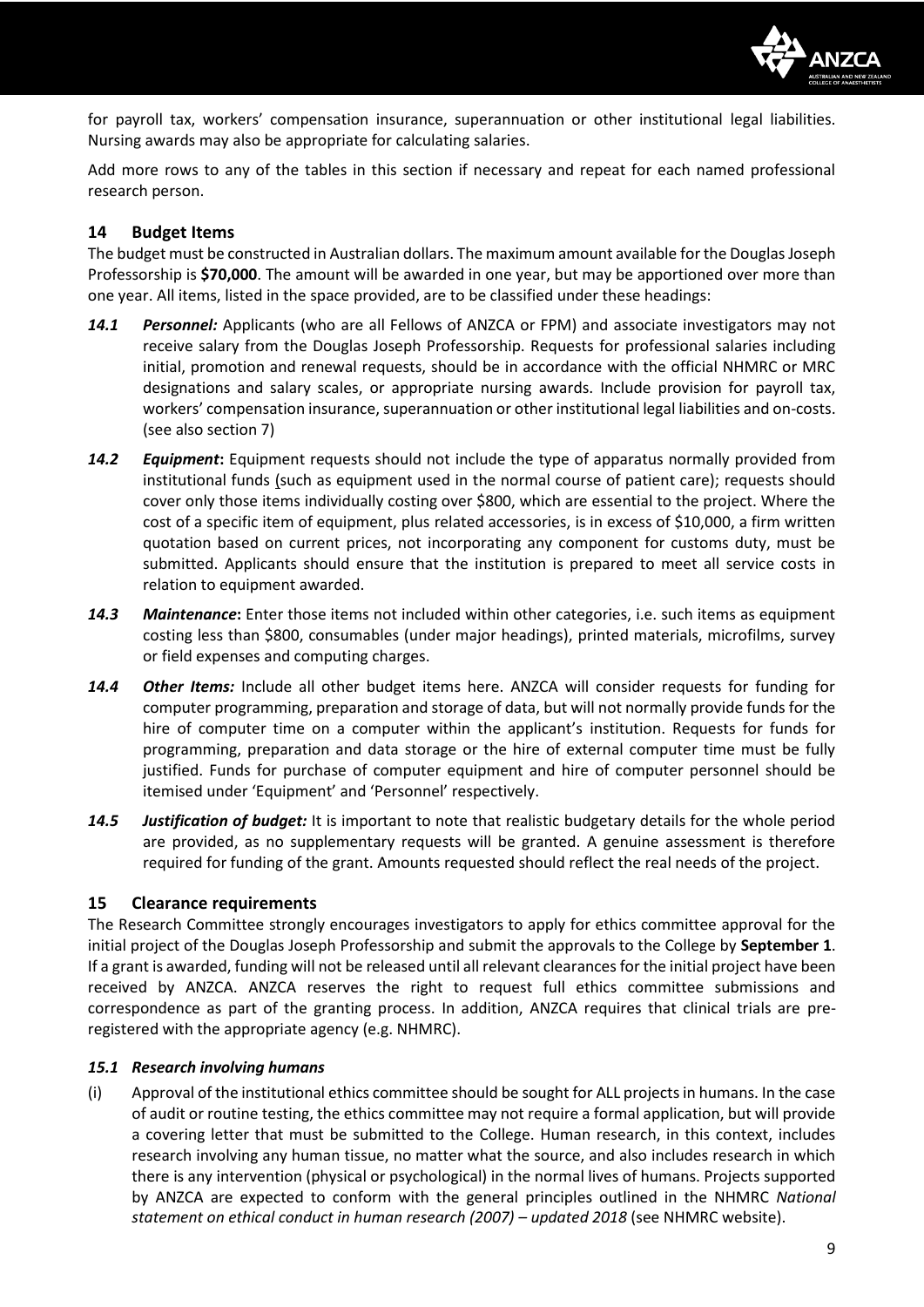

- (ii) Under the various privacy laws, any form of experimentation involving humans (including epidemiological research) which uses personal information that is obtained from a national or state department or agency must be considered by a human institutional ethics committee (HREC).
- (iii) All projects involving the administration to humans of drugs, chemical agents or vaccines need to be considered by the relevant human research ethics committee (HREC) to assess the appropriateness of their use. Clearance by the HREC is not only required for projects involving the use of imported substances, but also for projects involving the experimental use of locally produced therapeutic substances. ANZCA funds will not be provided unless appropriate clearance for the use of such substances is given. In the case of multi-centred trials, approval must be obtained from the HREC of each institution involved. In the case of drugs that are not approved for use in Australia, New Zealand, Hong Kong, Malaysia and/or Singapore, approval of the appropriate authority must be obtained before funds can be released.
- (iv) The official letter or statement of approval from the ethics committee must be forwarded to ANZCA no later than September 1 each year, or before an invoice for funds is sent to the College.
- (v) ANZCA should have access, if required, to all information relating to ethical decisions arising from an application and the institutional response to the application. Provisional Clearances will not be accepted.
- (vi) Under item 15.4, please summarise all the ethical implications of your research program. Do not use more than one page. Include the issues of privacy, and male-female ratios, and the cultural implications of your research (i.e. as they relate to aboriginal populations). Please refer to the NHMRC *National statement on ethical conduct in human research 2007 (updated 2015)*. Note that it is not sufficient to state that "the NHMRC Statement on ethical conduct in human research will be observed". The research plan must include sufficient detail to enable the project to be fully assessed with respect to ethical issues by an independent ethics committee.

#### *15.2 Research involving animals*

- (i) Projects supported by ANZCA are expected to conform with the provisions and general principles of the NHMRC *Australian code for the care and use of animals for scientific purposes 8th (Ed) 2013* or the New Zealand equivalent.
- (ii) ANZCA requires a statement from the relevant institutional animal experimentation ethics committee that any project involving animal experimentation has been reviewed and is approved by the committee as complying with the code of practice. It is the applicant's responsibility to ensure that a copy of his or her project application is referred to the relevant institutional animal experimentation ethics committee; it also his or her responsibility to ensure that the completed approval form is forwarded to ANZCA, no later than September 1 each year, or before the invoice for funds is sent to ANZCA.
- (iii) ANZCA should have access, if required, to all information relating to ethical decisions arising from an application and the institutional response to that application. Please identify the institutional animal experimentation ethics committee to which the application has been or will be referred. Provisional clearances will not be accepted.
- (iv) Applicants whose projects involve inbred strains of animals must take action to confirm that the genetic authenticity of the colony has been checked at appropriate intervals.
- (v) Ideally the health status of animals should be known and the colony regularly monitored for pathogens which may influence results in the investigator's particular area of research.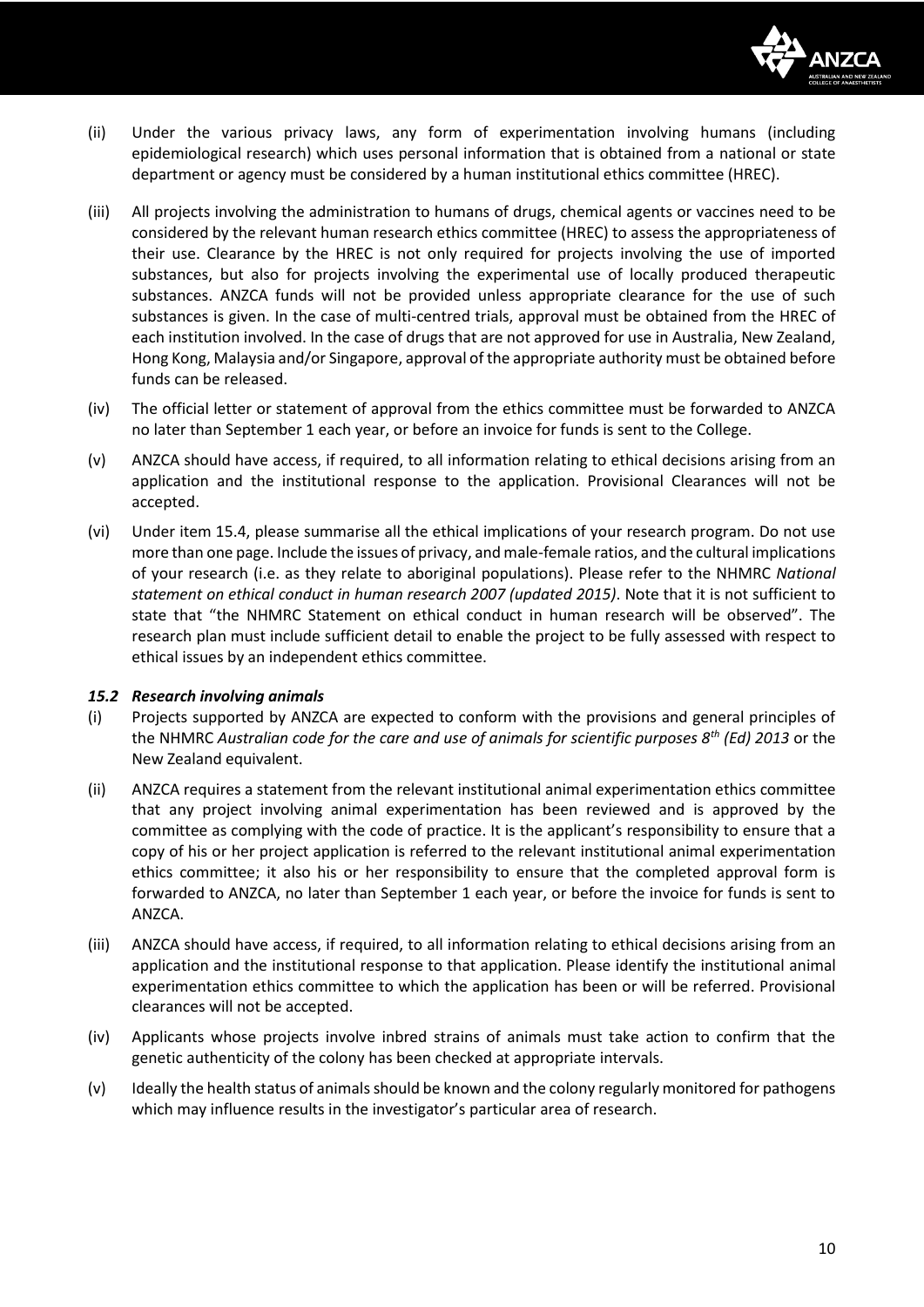

(vi) Under item 15.5, please summarise all the ethical implications of your research program. Do not use more than one page. Include the issues related to the care and welfare of animals. Please refer to the NHMRC *Australian code for the care and use of animals for scientific purposes 8th (Ed) 2013*. Note that it is not sufficient to state that "the Australian code of practice for the care and use of animals for scientific purposes will be observed". The research plan must include sufficient detail to enable the project to be fully assessed with respect to ethical issues by an independent animal ethics committee. Applications involving animals must contain adequate information to allow assessment of the ethical implications of experiments, particularly where significant pain and/or distress may be caused, where death is likely to occur, or where experiments in Category 4 are to be carried out.

#### *15.3 Other clearances*

- **15.3.1 Genetic manipulation of organisms:** Applicants whose projects involve organisms being genetically manipulated such that they fall under current Genetic Manipulation Advisory Committee (GMAC) guidelines, must seek clearance from their institutional biosafety committee (or equivalent) and arrange for one copy of the clearance to be forwarded to ANZCA prior to release of grant monies. It should be noted that GMAC continues to require its prior approval for applications which fall under Category A of the Small Scale Guidelines.
- **15.3.2 Use of carcinogenic or highly toxic chemicals:** Applicants whose projects involve the use and disposal of potent carcinogenic or other highly toxic chemicals are referred to the "NHMRC Guidelines for Laboratory Personnel working with Carcinogenic or Highly Toxic Chemicals", copies of which can be obtained from the Publications Officer of the NHMRC. Such applicants must seek clearance to be forwarded to ANZCA prior to release of grant monies.

#### *15.6 Conflict of interest*

Applicants are NOT required to complete the questionnaire but rather are requested to read and understand the ANZCA Conflict of Interest Policy available at: [http://www.anzca.edu.au/documents/conflict-of-interest](http://www.anzca.edu.au/documents/conflict-of-interest-policy.pdf)[policy.pdf](http://www.anzca.edu.au/documents/conflict-of-interest-policy.pdf) declare any conflicts, and state how such conflicts will be managed.

#### **16 Progress report on current ANZCA grant(s)**

A progress report and a copy of the summary from the application must be provided for each grant being supported by ANZCA at the time of preparing this application and which has listed, as one of the chief investigators, the applicant. A separate report form should be used for each progress report. It is understood that current projects may not relate to the project proposed in this application. Failure to submit all progress reports with each copy of this application may jeopardise its outcome. Note: progress reports are NOT required for grants commencing in the year of submission of the current proposal.

At the conclusion of support for each grant, an individual summary report must be submitted to ANZCA. The deadline for this report is 1 September of the year after the grant support has concluded. The applicant listed on Page 2 of this application who was listed as a chief investigator on any project that terminated in the December prior to submission of this application, MUST obtain copies of the terminating project's summary report and append one to each copy of this application. Failure to comply with this request may jeopardise the outcome of this application.

#### **17 Certification by chief investigators, head of department and of institution**

The application is invalid without the signature of the chief investigator. Grants will only be considered for support if the head of department/head of research committee certifies that the facilities available are appropriate to meet the needs of the application (e.g. adequately staffed and equipped laboratories/workshops, secretarial assistance, library resources, research/maintenance support including equipment maintenance, animal housing facilities etc).

When applicants are not formally attached to institutions, they should indicate whether they have access to appropriate facilities to undertake the research proposed.